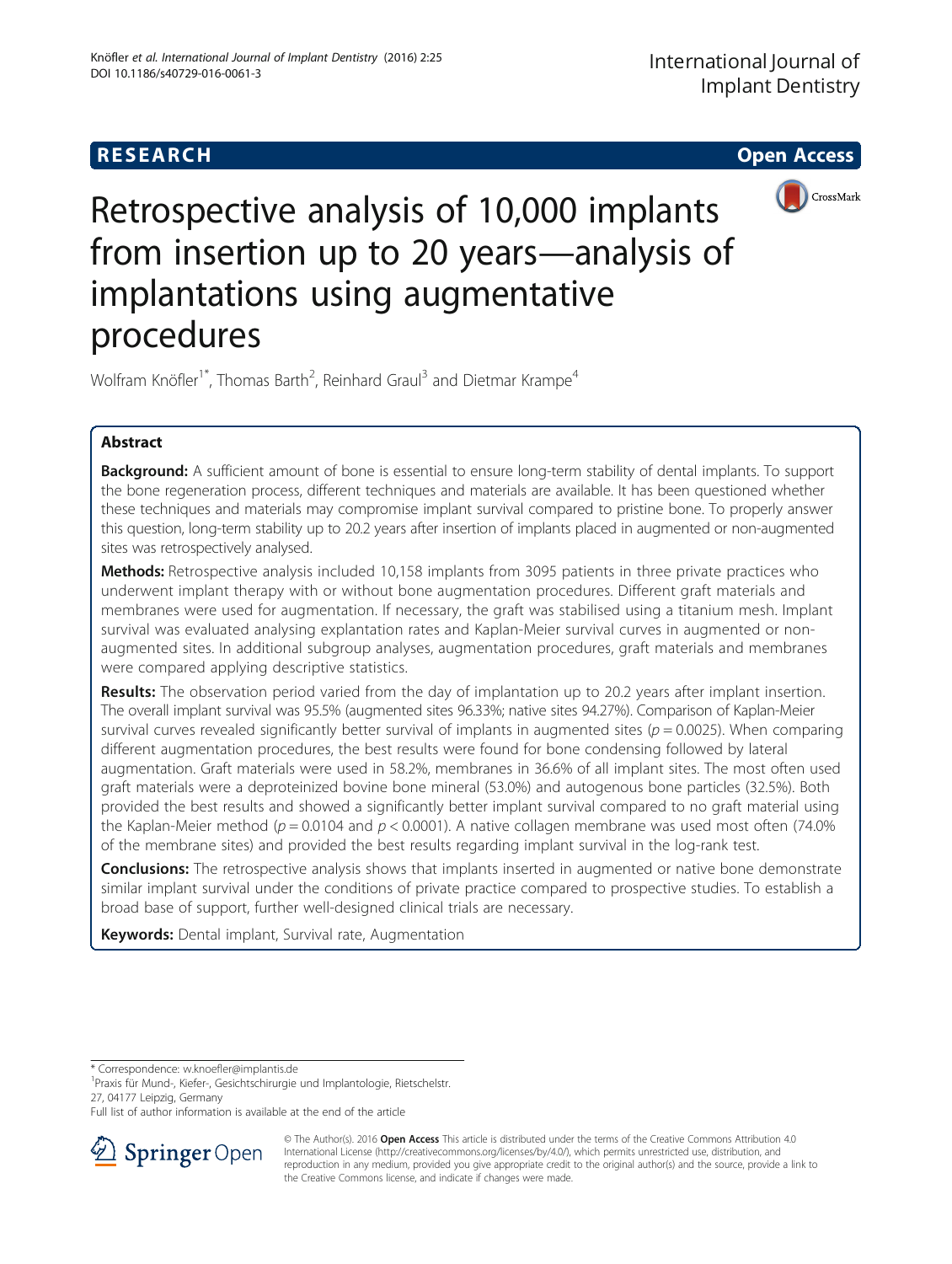## Background

Replacing missing teeth with dental implants is a routine treatment in many dental practices. In order to achieve adequate functional and aesthetic results, an optimal three-dimensional implant position has to be assured [[1\]](#page-8-0). Various materials are available to build up missing bone. While autogenous bone is usually regarded to be the gold standard, harvesting may be associated with morbidity and considerable post-operative resorption of the augmented volume [\[2](#page-8-0)]. Therefore, bone substitutes are often used either alone or in combination with autogenous bone. Among bone substitutes, deproteinized bovine bone mineral has proven effectiveness in various indications as shown in clinical studies [\[3](#page-8-0)–[7\]](#page-8-0). The longterm stability of the augmented volume found with this material is probably due to its slow resorption rate [\[8](#page-8-0)].

In guided bone regeneration procedures, membranes are often used to cover the graft and prevent ingrowth of soft tissue [[9\]](#page-8-0). Native collagen membranes have been shown to allow bone formation with a low complication rate [\[6](#page-8-0), [10](#page-8-0)–[12\]](#page-8-0).

Questions have been raised whether implant survival may be compromised in augmented sites since graft materials might impede and delay bone remodelling. While some studies reported reduced survival for implants in grafted areas [[13, 14\]](#page-8-0), other authors did not report any significant differences of implant survival or implant success between augmented and pristine bone [\[15](#page-8-0), [16](#page-8-0)]. For sinus floor augmentation, Aghaloo et al. even found favourable implant survival rates in augmented bone [[17\]](#page-8-0).

Therefore, the objective of this study was to retrospectively analyse all consecutively placed implants in patients fulfilling the inclusion criteria and complete patient data files within 20 years in three private practices in terms of implant survival in augmented and nonaugmented sites. Secondary objectives were to evaluate whether certain augmentation procedures or materials may be advantageous in terms of implant survival.

## Methods

The retrospective analysis evaluates patients who underwent implant therapy with or without accompanying augmentation procedures between August 1991 and December 2011 in three private practices. Strengthening the Reporting of Observational Studies in Epidemiology (STROBE) guidelines were followed. To investigate the effect of the different techniques applied on implant survival without overlapping impact of contraindications, the following exclusion criteria were applied: patients with uncontrolled diabetes mellitus, severe cardiovascular diseases (e.g. severe heart insufficiency), organ transplants, intake of bisphosphates and smoking of ≥20 cigarettes/day. Only patients with complete data

regarding implantation procedure and implant survival were included. During this time period, a total of 10,165 implants were inserted either with or without augmentation. Seven implants were excluded from the evaluation because the date of implantation was not documented. Thus, 10,158 implants in 3095 consecutively treated patients were included in the retrospective analysis. Of these patients, 1693 (54.7%, 5626 implants) were female, 1401 (45.3%, 4539 implants) were male. For one patient, the sex was not documented. Mean age at the time of the implantation was 52.4 years (14.8 to 89.5). There was no difference regarding age or distribution of sex between patients with or without augmentation. On average, female patients received 3.32 and male patients 3.24 implants per patient.

Surgeries as well as pre- and postsurgical care were performed according to the standard procedures used in the three centres. Implants were inserted according to the manufacturers' instructions. Patients were scheduled 3 months post-implantation followed by yearly control visits after the completion of the implant-supported restorative therapy.

The following graft materials were used: autogenous bone blocks, autogenous bone particles, Geistlich Bio-Oss (granules or collagen block, Geistlich Pharma AG, Wolhusen, Switzerland), Cerasorb (Curasan, Kleinostheim, Germany), Bioresorb (Implant Direct, Zurich, Switzerland), Bonitmatrix (DOT, Rostock, Germany), Biovin Bovine Bone (OT Medical, Bremen, Germany), Nanobone (Artoss, Rostock, Germany), Osteograf (Dentsply Tulsa Dental Specialities, Oklahoma, USA), Biogran (Biomet 3i, Munich, Germany), Easygraft (Degradable Solutions, Zurich, Switzerland), Endobone (Biomet 3i Deutschland GmbH, Munich, Germany), Pepgen P15 (Dentsply Tulsa Dental Specialities, Oklahoma, USA), Bioseed Oral Bone (Biotissue AG, Freiburg, Germany), Ostim (Heraeus Kulzer, Hanau, Germany), Perioglass (Novabone, Jacksonville, FL, USA) and Rebone (Schütz Dental GmbH, Rosbach, Germany). Autogenous bone was harvested during drilling and from the chin, tibial plateau, iliac crest, maxillary tuberosity and retromolar space.

The membranes applied included the native collagen membrane Geistlich Bio-Gide (Geistlich Pharma AG, Wolhusen, Switzerland) either alone or combined with one of the following membranes: Vicryl (Johnson & Johnson Medical GmbH, Norderstedt, Germany), Biovin Membran (OT Medical, Bremen, Germany), Parasorb Vlies (Resorba, Nuremberg, Germany), Gore-Tex Resolut (W.L. Gore & Associates, Flagstaff, USA), Kollagenresorb (RESORBA Medical GmbH, Nuremberg, Germany), Epi-Guide (DSM, Exton, USA), Gore Resolut Adapt Regenerative Membrane (W.L. Gore & Associates, Flagstaff, USA),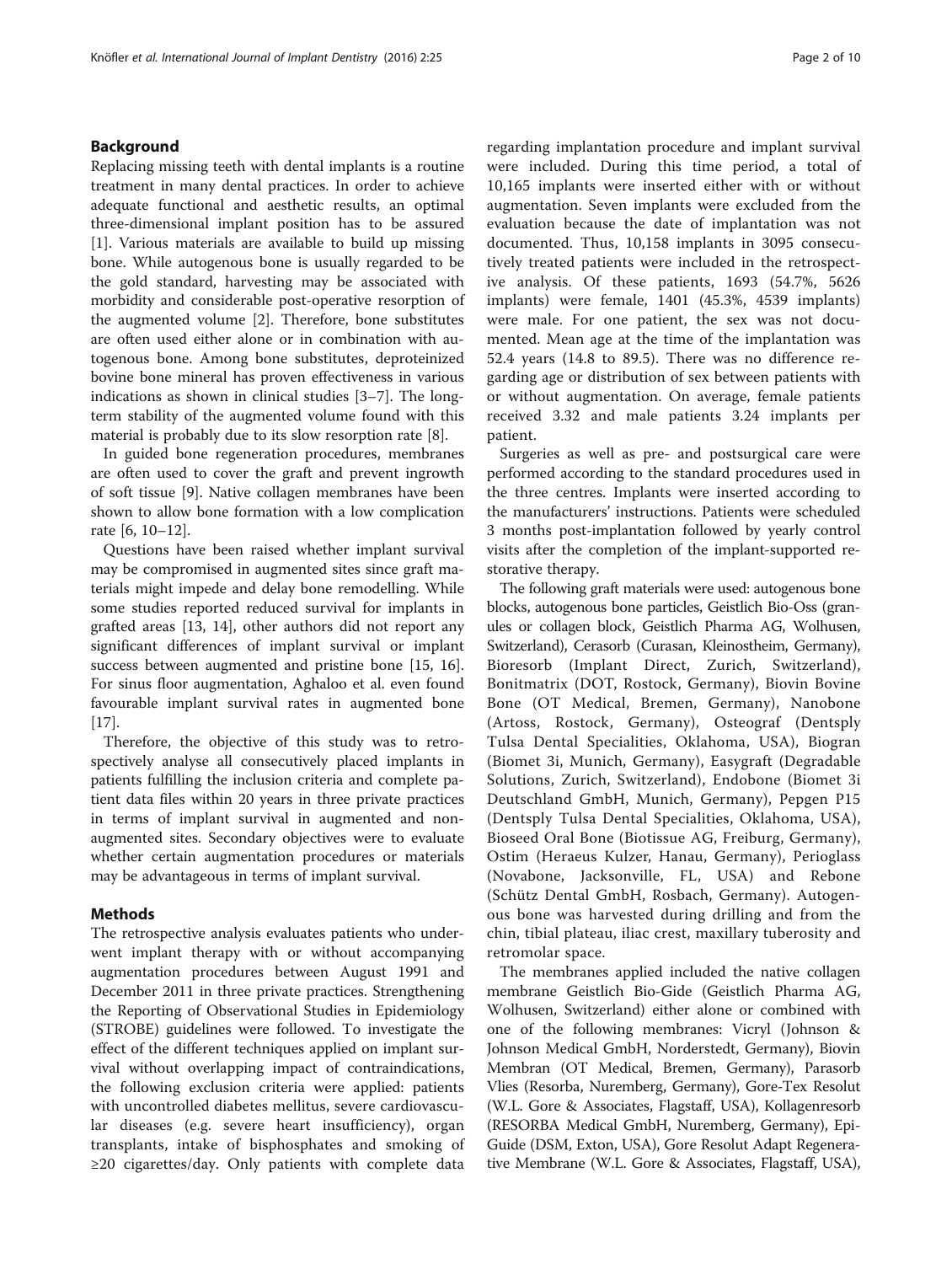Osseoguard (Biomet 3i, Munich, Germany), Ossix (Tel Aviv, Israel), Parasorb Resodont (RESORBA Medical GmbH, Nuremberg, Germany), Tefgen (Lifecore Biomedical, Chaska, USA), Tutodent (Tutogen, Neunkirchen, Germany), non-resorbable Gore-Tex membrane (GT, W.L. Gore & Associates, Flagstaff, USA), Osseoquest (W.L. Gore & Associates, Flagstaff, USA) and Inion GTR (Curasan, Kleinostheim, Germany). If a titanium mesh was used (Tiomesh, Dentaurum, Germany), the membranes were placed over the mesh.

Patient data files were analysed regarding personal patient information, implantation process and implantation outcome in terms of implant loss. Patient data included information about the sex, date of birth, the number and position of implants placed as well as the date of implantation and explantation or last control visit. Regarding the implantation procedure, the use of graft materials and membranes were documented.

Collected data were retrospectively analysed in terms of explantation rates to evaluate the survival between implants undergoing augmentation or not. Additional subgroup analysis included comparisons of different augmentation procedures, graft materials and membranes. In order to compare augmentation procedures, they were categorised into lateral augmentation, threedimensional augmentation using a titanium mesh, bone splitting/bone spreading, use of autogenous bone blocks, internal sinus floor augmentation using the Osteotome technique and external sinus floor augmentation using a lateral window approach (one- and two-step procedure), bone condensing or combinations of these procedures. Bone splitting/spreading and bone condensing describe accompanying augmentation procedures to equalise the bone level with neighbouring sites.

## Statistical evaluation

The statistical analysis was performed using SPSS 11.0.0 (IBM, Armonk, NY, USA) as well as SAS Version 9.2 (SAS Institute Inc., Cary, NC, USA). Metric parameters were descriptively analysed for arithmetic mean and standard deviation. To test the hypothesis of "no differences between augmented sites and non-augmented sites in regard to survived implants", survival of implants was compared based on Kaplan-Meier survival curves using log-rank test and included patient data up to a 20.2-year observation period [[18](#page-8-0)]. Subgroups were exploratory analysed for statistical differences using log rank. A  $p$ value of 0.05 was regarded to be significant.

## Results

Of the 10,158 implants, 58.2% (5916 implants) were inserted using an augmentation procedure. The minimal observation period until the last control visit or until explantation was 0 days (day of implantation); the

maximum period was 20.2 years. Distribution of analysed implants according to the period of observation is shown in Table 1.

A total of 4.53% (460 implants) of all implants were lost during the observation period of 20.2 years. Analysis of early and late implant loss revealed that 16 implants (0.38%) without and 19 implants (0.32%) with augmentation were extracted before connection to the suprastructure, whereas 227 implants (5.35%) without and 198 implants (3.35%) with augmentation were lost after the attachment of the suprastructure within a 20.2-year observational period. Statistical analysis using Kaplan-Meier method and log-rank test revealed significantly better ( $p = 0.0025$ ) survival curves for implants inserted with augmentation (96.33% of functional implants) compared to implants without augmentation (94.27% of functional implants) (Table [2](#page-3-0) and Fig. [1\)](#page-3-0). This was also true if only single-crown implants were evaluated, where the proportion of surviving implants was 98.84% (23 explantations of 1980 implants) with augmentation and 97.01% (34 explantations of 1136 implants) without augmentation ( $p = 0.0028$ ).

Table 1 Distribution of implants according to the period of observation

| Year           | Number of implants | Relative number<br>of implants (%) |
|----------------|--------------------|------------------------------------|
| $\leq$ 1       | 1920               | 18.9                               |
| $\mathbf{1}$   | 1175               | 11.6                               |
| $\overline{2}$ | 843                | 8.30                               |
| 3              | 918                | 9.04                               |
| 4              | 794                | 7.82                               |
| 5              | 779                | 7.67                               |
| 6              | 728                | 7.17                               |
| $\overline{7}$ | 578                | 5.69                               |
| 8              | 531                | 5.23                               |
| 9              | 454                | 4.47                               |
| 10             | 346                | 3.41                               |
| 11             | 297                | 2.92                               |
| 12             | 247                | 2.43                               |
| 13             | 169                | 1.66                               |
| 14             | 104                | 1.02                               |
| 15             | 104                | 1.02                               |
| 16             | 56                 | 0.55                               |
| 17             | 71                 | 0.70                               |
| 18             | 22                 | 0.22                               |
| 19             | 19                 | 0.19                               |
| 20             | 1                  | 0.01                               |
| <b>NA</b>      | $\overline{2}$     | 0.02                               |
| Total          | 10158              | 100.0                              |

NA observation period not clearly determinable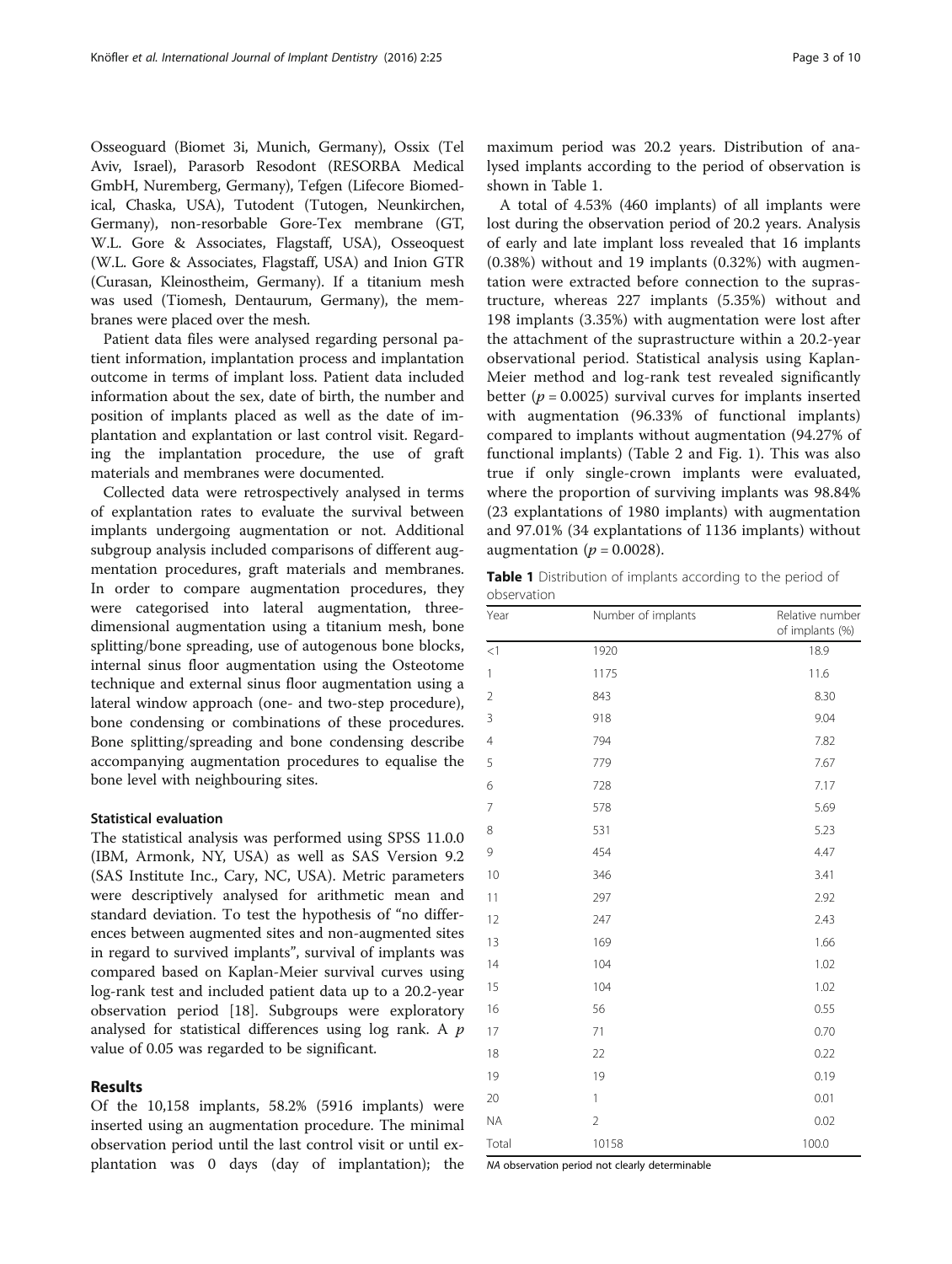| Augmentation      | Implants $(n)$ | Lost implants $\%$ (n) | Early implant loss $\%$ (n) | Late implant loss $% (n)$ | Absolute survival rate % |
|-------------------|----------------|------------------------|-----------------------------|---------------------------|--------------------------|
| No augmentation   | 4242           | 5.73(243)              | 0.38(16)                    | 5.35(227)                 | 94.27                    |
| With augmentation | 5916           | 3.67(217)              | 0.32(19)                    | 3.35 (198)                | 96.33                    |
| Total             | 10158          | 4.53 (460)             | 0.34(35)                    | 4.18 (425)                | 95.47                    |

<span id="page-3-0"></span>Table 2 Implant loss in augmented and non-augmented sites up to 20.2 years after implant insertion

Early implant loss (before connection of the suprastructure), late implant loss (after connection of the suprastructure). Metric parameters are calculated using descriptive statistics

### Augmentation procedures

The augmentation procedures performed most frequently were lateral ridge augmentation and external one-step sinus floor augmentation (Table [3](#page-4-0)). During the observation period of 20.2 years, the percentage of surviving implants ranged between 95.0 and 98.5% and therefore slightly exceeded the one of no augmentation (Table [3\)](#page-4-0). However, in pairwise comparisons, significant differences vs. no augmentation were only found for



lateral augmentation as well as for external and internal sinus floor augmentations. In 57 implants, sinus lift was combined with other augmentation procedures. The absolute implant survival rate was  $94.74\%$  in these sites (p = 0.8826 vs. no augmentation). Kaplan-Meier implant survival curves are shown in Fig. [2.](#page-4-0)

When looking into the Kaplan-Meier implant survival curves of the augmentation procedures using the logrank test, the highest implant survival was found for bone condensing followed by lateral augmentation, internal sinus lift, transplantation of bone blocks, bone splitting/spreading, titanium mesh, external sinus lift (one- and two-step) and finally, no augmentation. This sequence was statistically significant ( $p = 0.0336$ ).

## Membranes

In 36.6% of all implant sites, a membrane was used. In 74.0% of these sites, the native collagen membrane Geistlich Bio-Gide was applied. Other often used membranes were Geistlich Bio-Gide combined with other membranes (7.38%), the non-resorbable Gore-Tex membrane (6.19%) and Vicryl (6.03%).

In pairwise comparisons vs. no membrane, significantly increased rates of implant loss were found for Kollagen Vlies and Resodont, although the sample sizes were quite small (Table [4](#page-5-0)). When evaluating the Kaplan-Meier implant survival curves for the membranes (Fig. [3](#page-5-0)) using the log-rank test, the following sequence for implant survival was found ( $p = 0.0009$ ): Geistlich Bio-Gide (highest survival), Gore-Tex, Tefgen, Ossix, Biovin, Ossoguard, Epigude, Inion, Geistlich Bio-Gide in combination with other membranes, Vicryl, Resodont, Kollagen Vlies, Tutodent, and no membrane (lowest survival).

## Graft materials

The graft materials used most often were the deproteinized bovine bone mineral, Geistlich Bio-Oss (53.0%) and autogenous bone particles (32.5%). The use of both graft materials resulted in higher absolute implant survival assessing the data to no graft material ( $p = 0.0104$ ) and  $p < 0.0001$ ). In contrast, Cerasorb showed lower implant survival compared to no graft material  $(p =$ 0.0002). For the other materials, no differences were found (Table [5\)](#page-6-0).

When comparing the Kaplan-Meier implant survival curves of the grafts (Fig. [4\)](#page-6-0) to each other using the log-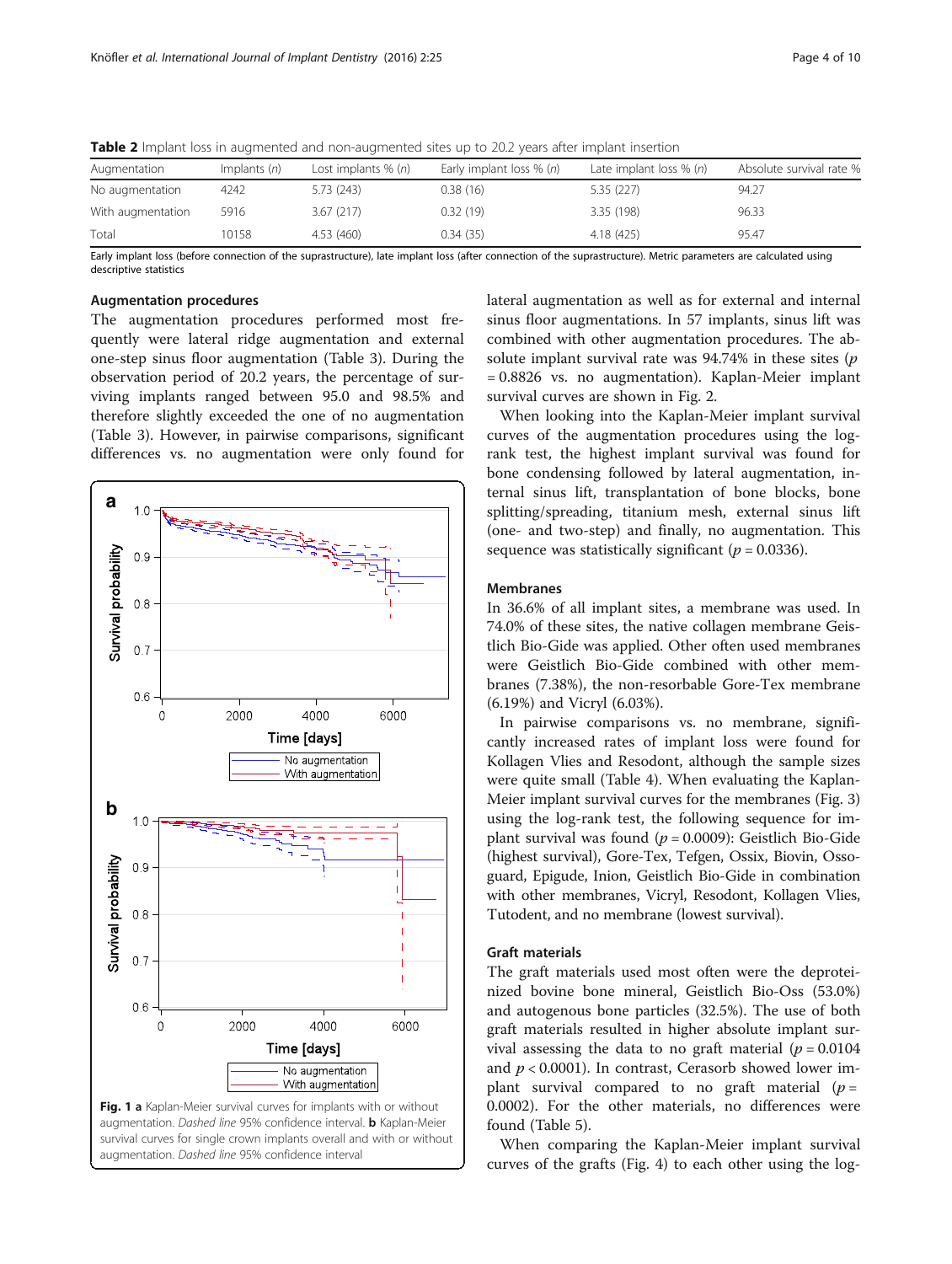| Augmentation procedure                       | Implants<br>(n) | Lost implants $% (n)$ | Absolute survival rate % | $p$ value |
|----------------------------------------------|-----------------|-----------------------|--------------------------|-----------|
| No augmentation                              | 4242            | 5.72(243)             | 94.28                    |           |
| Lateral augmentation                         | 3210            | 4.02 (129)            | 95.98                    | 0.0010    |
| External sinus lift one-step                 | 1101            | 4.09(45)              | 95.91                    | 0.0324    |
| Bone condensing                              | 422             | 1.90(8)               | 98.1                     | 0.0009    |
| Bone splitting/bone spreading                | 374             | 3.74(14)              | 96.26                    | 0.2998    |
| Internal sinus lift                          | 314             | 2.55(8)               | 97.45                    | 0.0174    |
| Autogenous bone block transplantation        | 241             | 3.32(8)               | 96.68                    | 0.1146    |
| External sinus lift two-step                 | 130             | 1.54(2)               | 98.46                    | 0.0410    |
| Three-dimensional augmentation using Ti-mesh | 124             | 2.42(3)               | 97.58                    | 0.1159    |

<span id="page-4-0"></span>Table 3 Explantations of implants inserted using different augmentation procedures up to 20.2 years after implantation

Metric parameters are based on descriptive statistics. P values for pairwise comparison vs. no augmentation were calculated in accordance to Kaplan and Meier using log-rank test.

rank test, the following sequence for implant survival was found  $(p = 0.0001)$ : Geistlich Bio-Oss (highest survival), other bone substitutes, autogenous bone particles, Geistlich Bio-Oss + Cerasorb, Bioresorb, Cerasorb and no graft material (lowest survival).

## Discussion

The retrospective analysis presented here evaluates implants inserted in three different private practices with or without augmentation procedures. Treatments were performed according to the standard protocols applied in the private practices. More than 10,000 implants were inserted in various indications and were followed up to 20.2 years from the day of implant insertion. The overall implant survival rate was 95.5%. When only single-crown implants were evaluated, the absolute survival rate increased to 98.8%. Various reviews have reported about the implant survival similar to the results found here [\[15, 17, 19\]](#page-8-0).

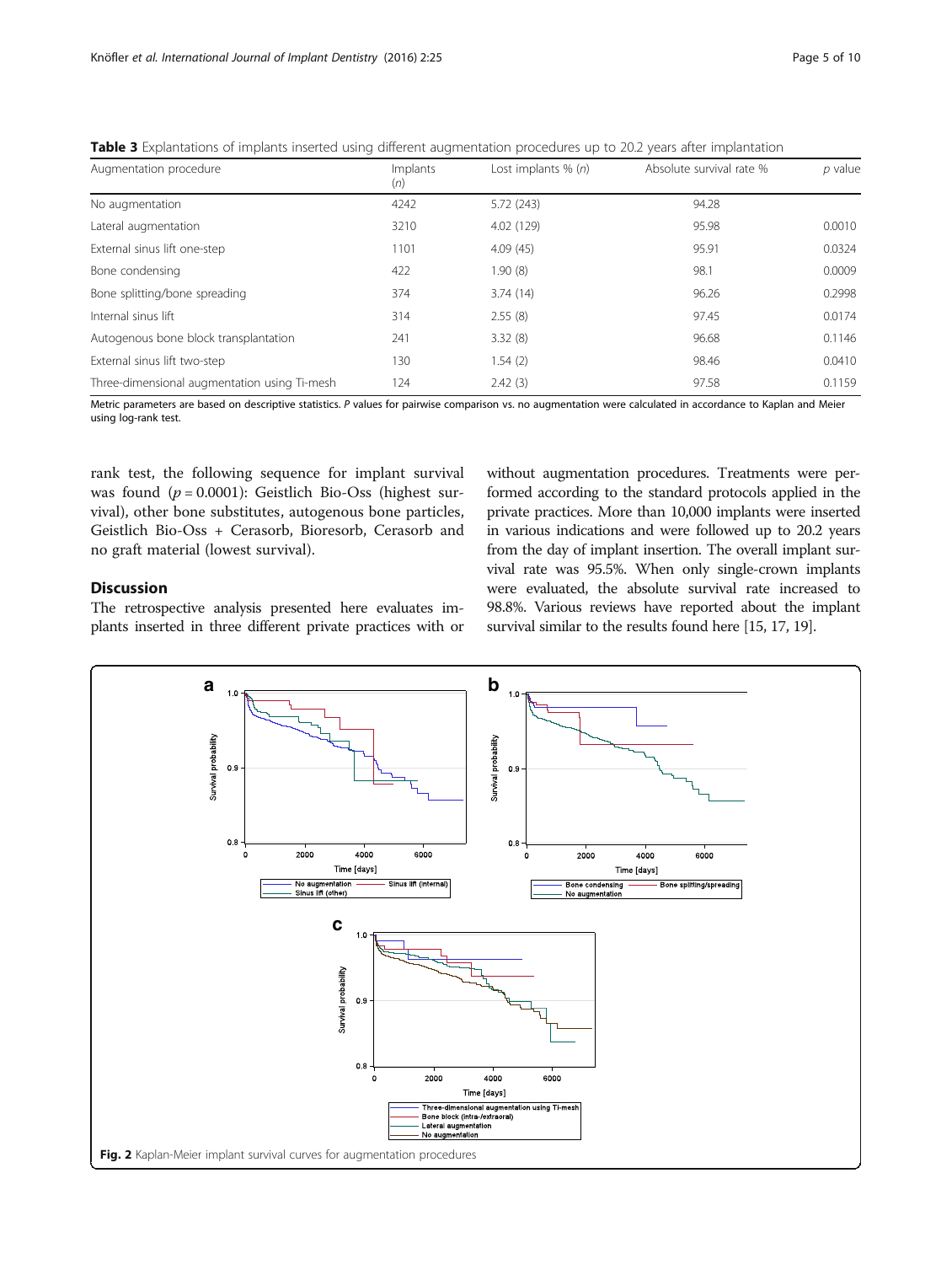| Membrane type                                       | Implants<br>(n) | Min/max observation time<br>(years) | Lost implants %<br>(n) | Absolute survival rate<br>$\%$ | $\mathcal{D}$<br>value |
|-----------------------------------------------------|-----------------|-------------------------------------|------------------------|--------------------------------|------------------------|
| No membrane                                         | 6439            | 0.0/20.2                            | 4.77 (307)             | 95.23                          |                        |
| Geistlich Bio-Gide                                  | 2743            | 0.0/16.2                            | 3.76 (103)             | 96.24                          | 0.4462                 |
| Geistlich Bio-Gide combined with other<br>membranes | 279             | 0.0/10.2                            | 3.23(9)                | 96.77                          | 0.7809                 |
| Gore-Tex                                            | 230             | 0.4/18.5                            | 5.65(13)               | 94.35                          | 0.1671                 |
| Vicryl                                              | 224             | 0.0/18.4                            | 6.70(15)               | 93.3                           | 0.6808                 |
| Tefgen                                              | 81              | 0.2/16                              | 2.47(2)                | 97.53                          | 0.1638                 |
| BioVin M                                            | 65              | 0/1.9                               | 1.54(1)                | 98.46                          | 0.7816                 |
| Tutodent                                            | 49              | 0.1/5.9                             | 8.16(4)                | 91.84                          | 0.0555                 |
| Resodont                                            | 21              | 0.1/3.6                             | 14.29(3)               | 85.71                          | 0.0021                 |
| Kollagen Vlies                                      | 10              | 0.1/9.7                             | 30.0(3)                | 70                             | 0.0006                 |
| Ossix                                               | 8               | 8.0/8.9                             | 0.00(0)                | 100                            | 0.4781                 |
| Osseoguard                                          | $\overline{4}$  | 2.3/3.2                             | 0.00(0)                | 100                            | 0.7061                 |
| Curasan InionGTR                                    | 3               | 1.0/1.0                             | 0.00(0)                | 100                            | 0.7694                 |
| Epigide                                             | $\overline{2}$  | 4.9/4.9                             | 0.00(0)                | 100                            | 0.7680                 |
| Total                                               | 10158           | 0.0/20.2                            | 4.53 (460)             | 95.47                          |                        |

<span id="page-5-0"></span>Table 4 Explantations of implants per membrane type up to 20 years after implant insertion

Metric parameters were calculated using descriptive statistics. P values for pairwise comparison vs. no membrane were calculated in accordance to Kaplan and Meier using log-rank test



In our analysis, survival of the 10,158 implants analysed was slightly but significantly higher in augmented bone than in pristine bone (96.3 vs. 94.3%). This might result from an increased mineral density, as usually observed after augmentation, and the concomitant higher bone-to-implant contact [[20](#page-8-0)]. High number of implants analysed here allowed suited statistical analysis despite of patient- and implant-specific variations. According to the statistical results of survival curves, the hypothesis of no difference might be withdrawn in favour for augmented bone indicating a statistically significant positive effect of grafting on implant survival. However, small difference in absolute numbers should be carefully evaluated for clinical relevance. Previously, published studies regarding implant survival between augmented and nonaugmented sites are inconclusive. In one retrospective analysis which included 12,737 implants in 4206 patients, 59.7% of the implants were inserted using bone augmentation or bone expanding procedures [[16\]](#page-8-0). The authors did not find a significant difference between the Kaplan-Meier cumulative survival rates among grafted and non-grafted sites. In a recent review which included 108 articles of all evidence levels, Jensen and Terheyden found a high level of evidence that survival rates of implants in augmented bone are very similar to the ones of implants in pristine bone [[15\]](#page-8-0). In another review, Aghaloo et al. reported similar or even better results for implants in augmented sites [[17\]](#page-8-0). However, there are also a few clinical studies in which reduced survival rates for implants inserted in grafted areas were found [[13](#page-8-0),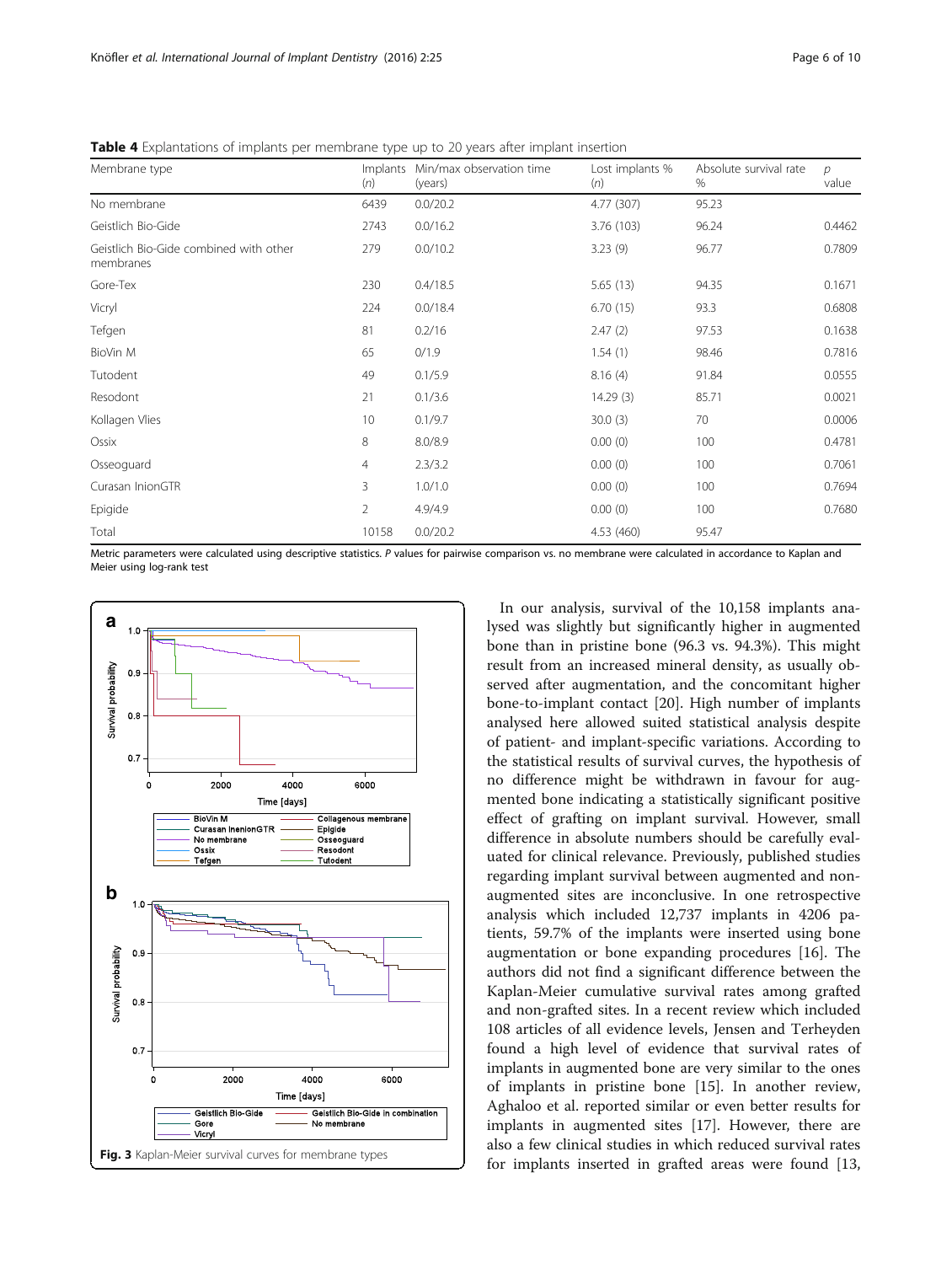| Graft material            | Implants $(n)$ | Min/max observation time (years) | Lost implants $% (n)$ | Absolute survival rate % | p value |
|---------------------------|----------------|----------------------------------|-----------------------|--------------------------|---------|
| No graft material         | 4609           | 0.0/20.2                         | 5.51 (254)            | 94.49                    |         |
| Geistlich Bio-Oss         | 2939           | 0.0/15.6                         | 2.76(81)              | 97.24                    | 0.0004  |
| Autogenous bone particles | 1801           | 0.0/17.8                         | 3.94(71)              | 96.06                    | 0.1807  |
| Cerasorb                  | 284            | 0.0/12.6                         | 10.56(30)             | 89.44                    | 0.0007  |
| Bioresorb                 | 145            | 0.1/11.6                         | 6.90(10)              | 93.10                    | 0.7782  |
| Bio-Oss + Cerasorb        | 105            | 0.0/5.8                          | 2.86(3)               | 97.14                    | 0.6714  |
| Other bone substitutes    | 275            | 0.0/18.6                         | 4.00(11)              | 96                       | 0.1354  |
| Total                     | 10158          | 0.0/20.2                         | 4.53 (460)            | 95.47                    |         |

<span id="page-6-0"></span>**Table 5** Implants lost and in function up to 20.2 years after implant insertion using different graft materials

Metric parameters were calculated applying descriptive statistics. P values for pairwise comparison vs. no graft material were calculated in accordance to Kaplan and Meier using log-rank test.

[14\]](#page-8-0). Differences in numbers of implants analysed, surgical techniques, indications and/or graft materials may account for these inconsistent results and further studies might be needed.

In the retrospective analysis shown here, the comparison of different augmentation procedures using the logrank test revealed the highest implant survival for bone condensing followed by lateral ridge augmentation. The lowest rankings were found for sinus floor augmentation and no augmentation. In pairwise comparisons of Kaplan-Meier implant survival curves to non-augmented sites, a significantly higher implant survival was found for lateral bone augmentation and sinus floor elevation. However, all procedures provided a high implant survival of more than 94%. This indicates that under daily practice all these augmentation procedures may provide clinically acceptable results. Recent reviews have also reported a high implant survival of more than 90% for

sinus augmentation [[5, 15](#page-8-0), [17, 21](#page-8-0)–[23](#page-8-0)], lateral ridge augmentation [\[15](#page-8-0), [19, 24](#page-8-0), [25](#page-8-0)], for bone splitting [\[21, 26](#page-8-0)] as well as for three-dimensional augmentations using titanium mesh [\[27](#page-8-0)]. When augmentation procedures were compared to each other, the authors were not able to draw a clear conclusion on the superiority of a certain augmentation procedure or grafting protocol [[15](#page-8-0), [17](#page-8-0), [21, 28\]](#page-8-0).

In our analysis, membranes were used in 36.6% of the implant sites. Small defects were treated with either a bone substitute or bone particles without an additional membrane. The membrane which was used in almost 75% of the cases was a native collagen membrane. Various other studies have reported successful results using this membrane in bone augmentation [[6, 10](#page-8-0)–[12\]](#page-8-0) as well as a low complication rate [[29](#page-8-0), [30](#page-8-0)]. Although in our analysis, the membrane was associated with a high absolute survival rate of 96.24% and the best result in the log-

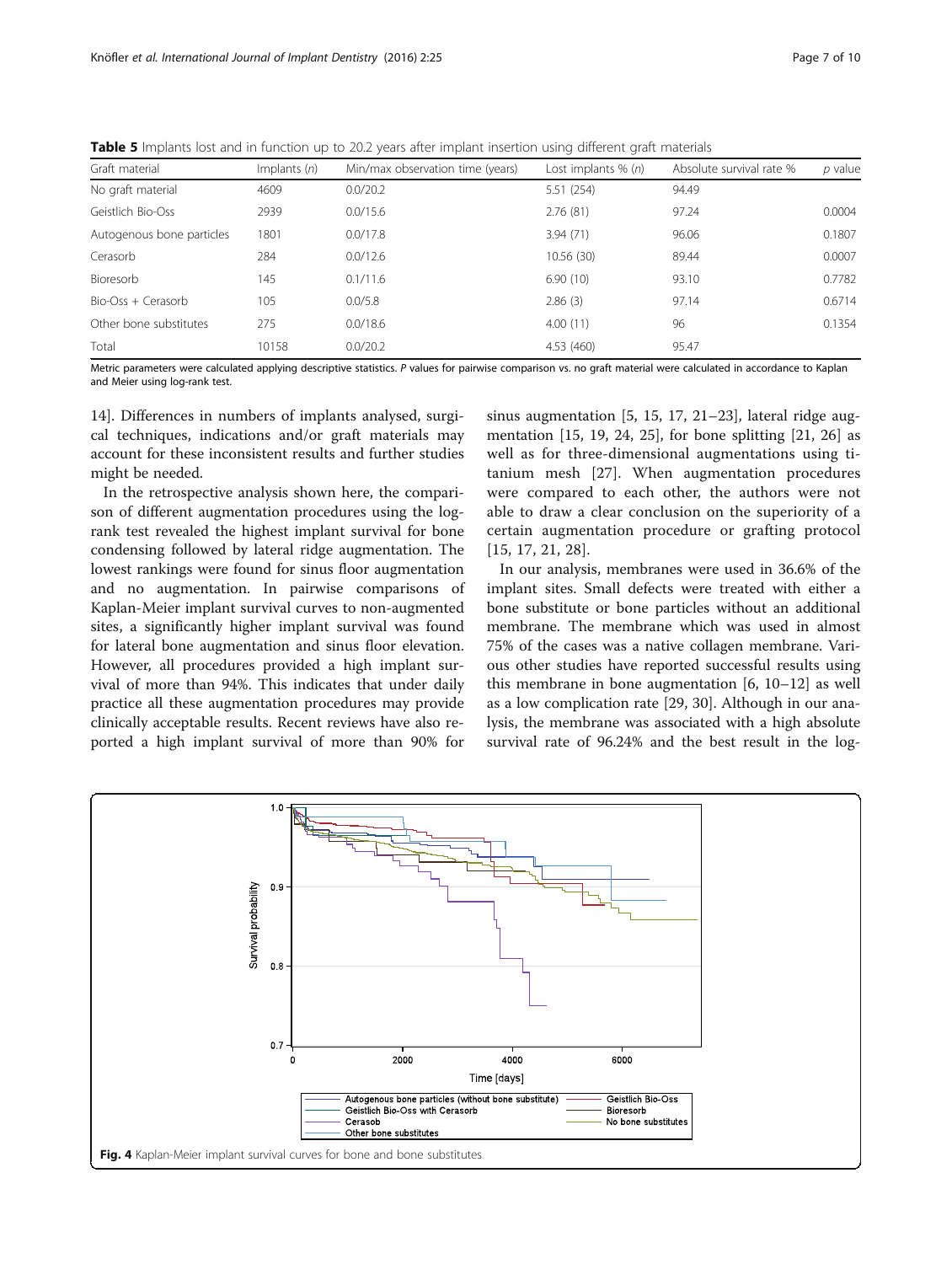rank test, it is still not possible to draw clear conclusions on the superiority of any membrane, when implant survival is the only parameter under consideration.

The most often used graft material in our evaluation was Geistlich Bio-Oss (53.0%) followed by autogenous bone (32.5%). When compared to no graft, the use of both grafts resulted in significantly higher implant survival rates. In various studies, the bone substitute was found to promote bone regeneration and to allow for long-term stability of the augmented volume [\[3](#page-8-0), [5](#page-8-0)–[8](#page-8-0), [31](#page-8-0)–[33](#page-8-0)]. A recent meta-analysis compared Geistlich Bio-Oss and autogenous bone [[24](#page-8-0)]: For maxillary sinus floor augmentation, a mean implant survival rate of 98.6  $\pm$  2.6% was found for bone substitute, 88.6  $\pm$ 4.1% for autogenous bone + bone substitute and  $97.4 \pm 2.2\%$  for autogenous bone alone. While there was a trend in favour of Geistlich Bio-Oss, the differences were not statistically significant. When the authors evaluated the studies with vertical and/or lateral alveolar ridge augmentation, they found similar mean implant survival rates for the three treatment modalities  $(97.4 \pm 2.5\%$  for Geistlich Bio-Oss,  $100 \pm 0.0\%$  for autogenous bone + Geistlich Bio-Oss,  $98.6 \pm 2.9\%$  for autogenous bone alone). Data is based on 4687 implants in 1816 patients. This finding is in line with the results from our study. In contrast to Geistlich Bio-Oss, the use of a synthetic material (Cerasorb) resulted in a significantly lower implant survival than no graft in the pairwise comparison, although in the log-rank test, the synthetic material demonstrated better results than no graft material used. However, the heterogeneity of the data does not allow drawing statistical conclusions on the superiority between those bone substitutes that were used rather rarely.

The retrospective analysis presented here included a large number of implants followed up to 20.2 years. While it allows conclusions on the efficacy of augmentation procedures in daily practice, there are some limitations. It was not possible to evaluate the initial defect size and morphology. Therefore, it is not clear whether the different graft materials and membranes were used in comparable clinical situations or whether differences in original defect size may have accounted for some of the differences in survival rates. In addition, the data were only evaluated for implant survival and not for implant success. This is due to the fact that in clinical studies, the success of dental implants is commonly defined by implant survival. Although different criteria for implant success were suggested in the 1980s and early 1990s [\[32, 34](#page-8-0)–[37\]](#page-9-0), the success rate addressing prosthetic, biological and aesthetic complications was largely absent from the literature in the 1990s and was newly established only 5 to 10 years ago. Despite of the international proposed criteria, a common consensus could not be reached so far. In addition, Buch et al. compared the different criteria proposed for implant success with regard to their clinical value [\[38](#page-9-0)]. The authors demonstrated that the proposed criteria led to very different success rates 6 years after implant insertion (75–89%) and did not allow reliable comparison of the results with each other. Thus, during control visits in our practices, only prosthetic complications, but no other factors essential on reporting implant success rates were documented. Especially in the anterior maxilla, the documentation of factors essential for a good aesthetic outcome with long-term stability would be of high importance. Another fact is that all inserted implants were intentionally included, irrespective of the indication, the augmentation materials used and irrespective of whether they were already in function or not. It would be of interest to evaluate the potential impact of different implantation and augmentation procedures on early and late implant loss as other authors could show remarkable effect on early and late implant failure [[39, 40](#page-9-0)].

Due to this, clear conclusions on the advantages of certain procedures, materials, healing or loading times are not possible and might be subject to further discussion. According to a retrospective 10-year observation, most implant failures occurred before loading [[41\]](#page-9-0). In most of the cases, the clinical cause was unclear, but 17.5% were due to iatrogenic conditions and only 3% could be attributed to poor bone quality and quantity. This, together with our own analysis suggests that early implant loss is related to a learning curve and the surgeons' experience, as we have encountered that early implant loss was halved after approximately every 500 implants.

Nevertheless, our analysis indicates that under the conditions of daily practice, implants in augmented bone have survival rates that tend to be even better than implants inserted in native bone.

## **Conclusions**

In this retrospective analysis, more than 10,000 implants were included followed up to 20.2 years. They were inserted in a variety of indications either with or without augmentation procedures. While it was not possible to draw clear conclusions on the superiority of a certain augmentation procedure, a graft material or a membrane as the indication for the different materials and procedures might vary; the data indicated that implant survival in augmented bone may be slightly better than in pristine bone. Further well-designed, prospective, randomised, long-term studies are needed to get greater insights into this subject.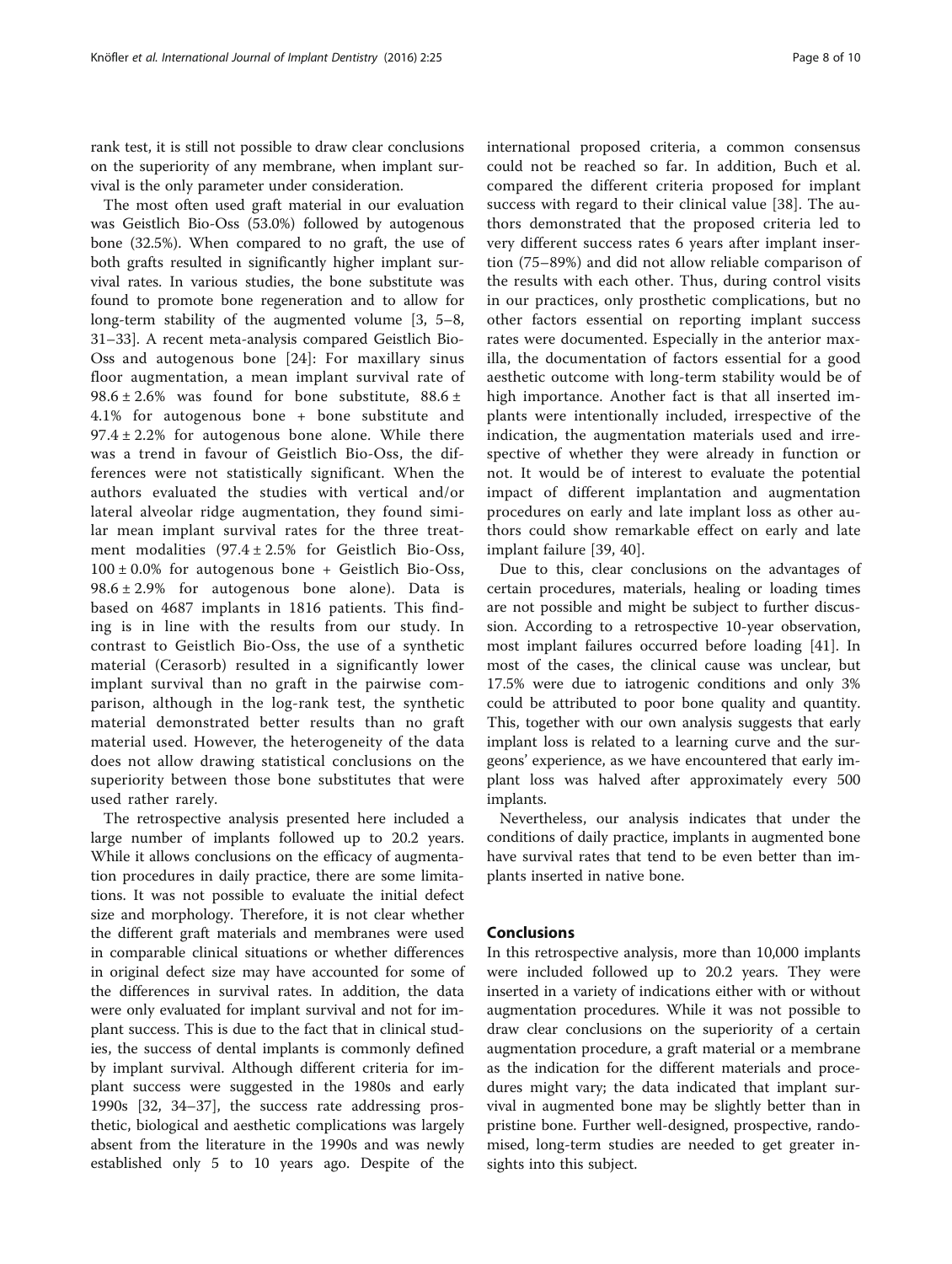## <span id="page-8-0"></span>Acknowledgements

We would like to thank Stefan Weber (ACOMED STATISTics, Leipzig, Germany) for the fruitful collaboration and the excellent statistical analysis he performed on the patient data.

## Authors' contributions

WK, TB and RG initiated and designed the retrospective study. TB and RG supervised the PhD students who collected and reviewed the data retrospectively. All authors interpreted the data. WK drafted the manuscript including the preparation of the figures and tables. DK performed the literature acquisition which was evaluated by the other authors. All authors revised the manuscript and approved the final manuscript.

#### Competing interests

The statistical analysis was financially supported by the company DENTSPLY (International, York, PA, USA). Dr. Dietmar Krampe is employed at DENTSPLY. Nevertheless, the authors do not believe that the above mentioned disclosure presents any apparent competing interest with respect to the content and subject matter of the retrospective analysis shown here.

## Author details

<sup>1</sup> Praxis für Mund-, Kiefer-, Gesichtschirurgie und Implantologie, Rietschelstr. 27, 04177 Leipzig, Germany. <sup>2</sup>Dentale - Zahnärztliches Kompetenzzentrum GmbH, Prager Strasse 4, 04103 Leipzig, Germany. <sup>3</sup>Gemeinschaftspraxis für Mund-/Kiefer-/Gesichtschirurgie & Zahnheilkunde, Biedermannstr. 9-13, 04277 Leipzig, Germany. <sup>4</sup> DENTSPLY Implants, Steinzeugstraße 50, 68229 Mannheim, Germany.

# Received: 12 April 2016 Accepted: 24 November 2016<br>Published online: 03 December 2016

#### References

- 1. Buser D, Martin W, Belser UC. Optimizing esthetics for implant restorations in the anterior maxilla: anatomic and surgical considerations. Int J Oral Maxillofac Implants. 2004;19(Suppl):43–61.
- 2. Nkenke E, Neukam FW. Autogenous bone harvesting and grafting in advanced jaw resorption: morbidity, resorption and implant survival. Eur J Oral Implantol. 2014;7 Suppl 2:S203–17.
- 3. von Arx T, Buser D. Horizontal ridge augmentation using autogenous block grafts and the guided bone regeneration technique with collagen membranes: a clinical study with 42 patients. Clin Oral Implants Res. 2006; 17:359–66.
- 4. Chen ST, Darby IB, Reynolds EC. A prospective clinical study of nonsubmerged immediate implants: clinical outcomes and esthetic results. Clin Oral Implants Res. 2007;18:552–62.
- Jensen T, Schou S, Stavropoulos A, Terheyden H, Holmstrup P. Maxillary sinus floor augmentation with Bio-Oss or Bio-Oss mixed with autogenous bone as graft: a systematic review. Clin Oral Implants Res. 2012;23:263–73.
- 6. Jung RE, Fenner N, Hammerle CH, Zitzmann NU. Long-term outcome of implants placed with guided bone regeneration (GBR) using resorbable and non-resorbable membranes after 12-14 years. Clin Oral Implants Res. 2013; 24:1065–73.
- 7. Urban IA, Nagursky H, Lozada JL, Nagy K. Horizontal ridge augmentation with a collagen membrane and a combination of particulated autogenous bone and anorganic bovine bone-derived mineral: a prospective case series in 25 patients. Int J Periodontics Restorative Dent. 2013;33:299–307.
- 8. Jensen SS, Bosshardt DD, Gruber R, Buser D. Long-term stability of contour augmentation in the esthetic zone: histologic and histomorphometric evaluation of 12 human biopsies 14 to 80 months after augmentation. J Periodontol. 2014;85:1549–56.
- Hammerle CH, Jung RE, Feloutzis A. A systematic review of the survival of implants in bone sites augmented with barrier membranes (guided bone regeneration) in partially edentulous patients. J Clin Periodontol. 2002;29 Suppl 3:226–31. discussion 32-3.
- 10. Visser A, Raghoebar GM, Meijer HJ, Meijndert L, Vissink A. Care and aftercare related to implant-retained dental crowns in the maxillary aesthetic region: a 5-year prospective randomized clinical trial. Clin Implant Dent Relat Res. 2011;13:157–67.
- 11. Buser D, Chappuis V, Bornstein MM, Wittneben JG, Frei M, Belser UC. Longterm stability of contour augmentation with early implant placement following single tooth extraction in the esthetic zone: a prospective, cross-

sectional study in 41 patients with a 5- to 9-year follow-up. J Periodontol. 2013;84:1517–27.

- 12. Cordaro L, Torsello F, Chen S, Ganeles J, Bragger U, Hammerle C. Implantsupported single tooth restoration in the aesthetic zone: transmucosal and submerged healing provide similar outcome when simultaneous bone augmentation is needed. Clin Oral Implants Res. 2013;24:1130–6.
- 13. Becktor JP, Isaksson S, Sennerby L. Survival analysis of endosseous implants in grafted and nongrafted edentulous maxillae. Int J Oral Maxillofac Implants. 2004;19:107–15.
- 14. Sesma N, Pannuti C, Cardaropoli G. Retrospective clinical study of 988 dual acid-etched implants placed in grafted and native bone for single-tooth replacement. Int J Oral Maxillofac Implants. 2012;27:1243–8.
- 15. Jensen SS, Terheyden H. Bone augmentation procedures in localized defects in the alveolar ridge: clinical results with different bone grafts and bonesubstitute materials. Int J Oral Maxillofac Implants. 2009;24(Suppl):218–36.
- 16. Krebs M, Schmenger K, Neumann K, Weigl P, Moser W, Nentwig GH. Longterm evaluation of ANKYLOS(R) dental implants, part i: 20-year life table analysis of a longitudinal study of more than 12,500 implants. Clin Implant Dent Relat Res. 2015;17 Suppl 1:e275–86.
- 17. Aghaloo TL, Moy PK. Which hard tissue augmentation techniques are the most successful in furnishing bony support for implant placement? Int J Oral Maxillofac Implants. 2007;22(Suppl):49–70.
- 18. Kaplan EL, Meier P. Nonparametric estimation from incomplete observations. Am Stat Assoc. 1958;53:457–81.
- 19. Kuchler U, von Arx T. Horizontal ridge augmentation in conjunction with or prior to implant placement in the anterior maxilla: a systematic review. Int J Oral Maxillofac Implants. 2014;29(Suppl):14–24.
- 20. Haas R, Baron M, Zechner W, Mailath-Pokorny G. Porous hydroxyapatite for grafting the maxillary sinus in sheep: comparative pullout study of dental implants. Int J Oral Maxillofac Implants. 2003;18:691–6.
- 21. Chiapasco M, Casentini P, Zaniboni M. Bone augmentation procedures in implant dentistry. Int J Oral Maxillofac Implants. 2009;24(Suppl):237–59.
- 22. Del Fabbro M, Corbella S, Weinstein T, Ceresoli V, Taschieri S. Implant survival rates after osteotome-mediated maxillary sinus augmentation: a systematic review. Clin Implant Dent Relat Res. 2012;14 Suppl 1:e159–68.
- 23. Del Fabbro M, Wallace SS, Testori T. Long-term implant survival in the grafted maxillary sinus: a systematic review. Int J Periodontics Restorative Dent. 2013;33:773–83.
- 24. Al-Nawas B, Schiegnitz E. Augmentation procedures using bone substitute materials or autogenous bone - a systematic review and meta-analysis. Eur J Oral Implantol. 2014;7 Suppl 2:S219–34.
- 25. Aloy-Prosper A, Penarrocha-Oltra D, Penarrocha-Diago M, Penarrocha-Diago M. The outcome of intraoral onlay block bone grafts on alveolar ridge augmentations: a systematic review. Med Oral Patol Oral Cir Bucal. 2015;20:e251–8.
- 26. Bassetti MA, Bassetti RG, Bosshardt DD. The alveolar ridge splitting/ expansion technique: a systematic review. Clin Oral Implants Res. 2016;27: 310–24.
- 27. Rasia-dal Polo M, Poli PP, Rancitelli D, Beretta M, Maiorana C. Alveolar ridge reconstruction with titanium meshes: a systematic review of the literature. Med Oral Patol Oral Cir Bucal. 2014;19:e639–46.
- 28. Chiapasco M, Zaniboni M, Boisco M. Augmentation procedures for the rehabilitation of deficient edentulous ridges with oral implants. Clin Oral Implants Res. 2006;17 Suppl 2:136–59.
- 29. Tal H, Kozlovsky A, Artzi Z, Nemcovsky CE, Moses O. Long-term biodegradation of cross-linked and non-cross-linked collagen barriers in human guided bone regeneration. Clin Oral Implants Res. 2008;19:295–302.
- 30. Schwarz F, Sculean A, Bieling K, Ferrari D, Rothamel D, Becker J. Two-year clinical results following treatment of peri-implantitis lesions using a nanocrystalline hydroxyapatite or a natural bone mineral in combination with a collagen membrane. J Clin Periodontol. 2008;35:80–7.
- 31. Elnayef B, Monje A, Lin GH, Gargallo-Albiol J, Chan HL, Wang HL, et al. Alveolar ridge split on horizontal bone augmentation: a systematic review. Int J Oral Maxillofac Implants. 2015;30:596–606.
- 32. Albrektsson T, Jansson T, Lekholm U. Osseointegrated dental implants. Dent Clin North Am. 1986;30:151–74.
- 33. Lindhe J, Cecchinato D, Donati M, Tomasi C, Liljenberg B. Ridge preservation with the use of deproteinized bovine bone mineral. Clin Oral Implants Res. 2014;25:786–90.
- 34. Buser D, Weber HP, Lang NP. Tissue integration of non-submerged implants. 1-year results of a prospective study with 100 ITI hollow-cylinder and hollow-screw implants. Clin Oral Implants Res. 1990;1:33–40.